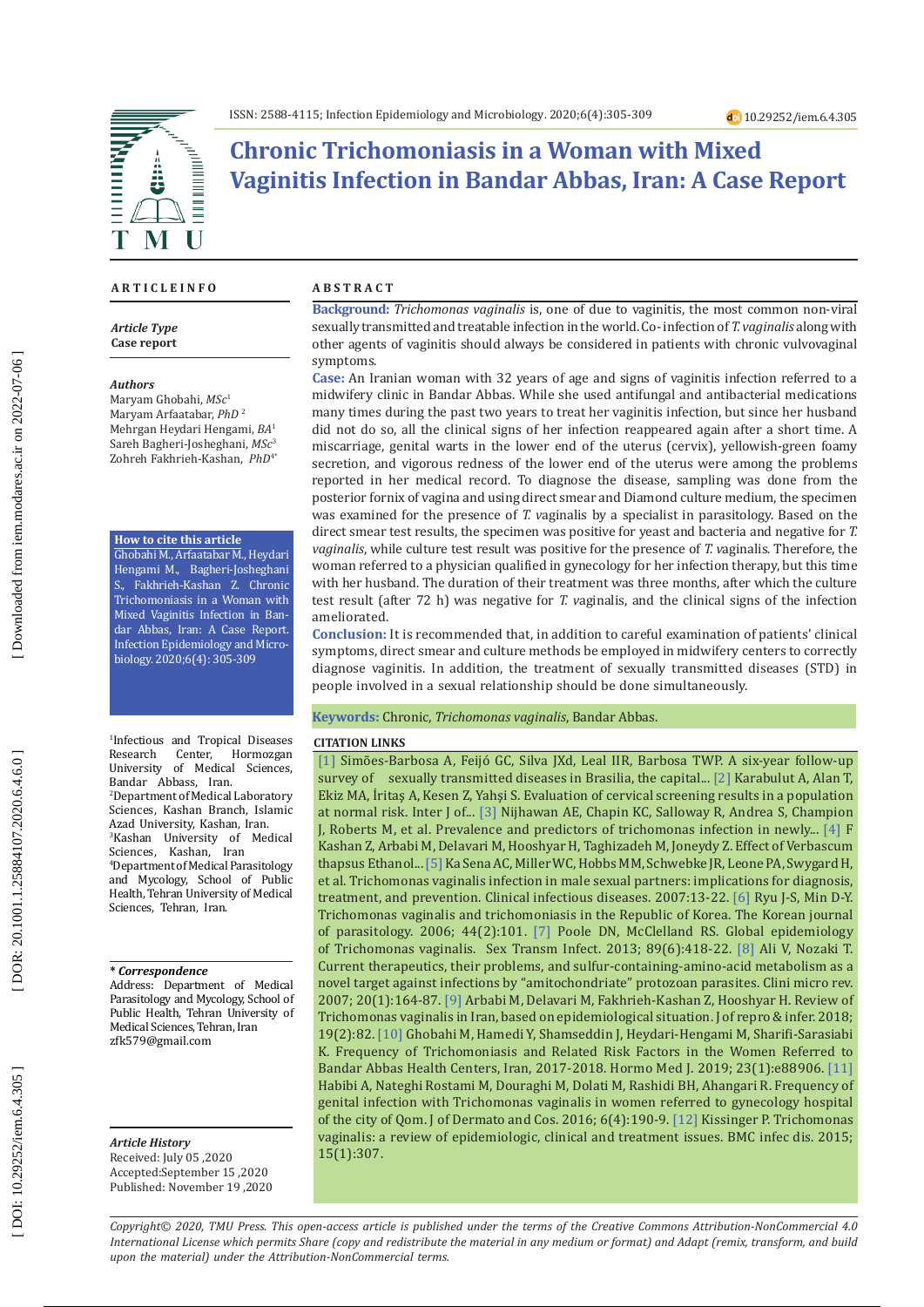### **Introduction**

Vaginitis as a vaginal inflammation is one of the most prevalent infectious diseases among patients referring to midwifery clinics. Bacterial vaginosis, candidiasis, and trichomoniasis are the main leading causes of vaginitis [1]. Bacterial vaginosis is the most common cause of vaginal infection, and the second most common form of vaginal infection among people is vaginal candidiasis  $[1, 2]$ . Another important cause of vaginal infection accounting for 20-25 % of vaginitis is trichomoniasis, which is caused by *Trichomonas vaginalis* and also play an important role in disseminating human immunodeficiency virus (H IV) infection [3]. The simultaneous presence of at least two vaginal pathogens could be described as mixed vaginitis. It has been estimated that approximately 250 million trichomoniasis cases are diagnosed worldwide annually [4]. While trichomoniasis is asymptomatic in 85% of infected women, some of its symptoms include: yellowish-green foamy secretion, painful urination, pruritus, redness and pain in the genitals, cervical hemorrhage, dyspareunia, and rupture of the fetal membranes. Infection in men is usually asymptomatic; in fact, they play the role of the parasite carriers  $[5]$ . Trichomoniasis is more common among women with the age ranges from 16 to 53 years  $[6]$ .

Detection of *T. vaginalis* based on clinical symptoms is low sensitive due to the similarity between the symptoms of *T.*  vaginalis and other causes of vaginitis, <sup>[4]</sup>. Therefore, in order to correctly diagnose *T. vaginalis,* it is necessary to use one or two parasite detection methods such as wet mount technique (the most common low-sensitivity diagnostic method), culture methods (with higher sensitivity than wet mount), and molecular approaches which are the most sensitive and specific methods with low cost and applicability in conventional diagnostic laboratory tests  $[7]$ . Metronidazole is the drug of choice and the most widely used drug for vaginitis therapy in both sexual partners; simultaneous treatment of both sexual partners is recommended and necessary [8].

In this study, a chronic trichomoniasis case was reported in a woman with mixed vaginitis infection caused by vulvovaginal candidiasis and bacterial vaginosis (diagnosed by culture) and genital warts in her cervix.

### **Case report**

A 32-year-old Iranian woman whose main occupation was housekeeping with signs of vaginitis infection referred to a midwifery clinic in Bandar Abbas in 2019. She was married for two years. During the past two years since her marriage, she was referred to midwifery clinics many times due to vaginal problems such as uterine hemorrhage and dyspareunia. While she received 150 mg clindamycin capsule, 1% clotrimazole cream, and triple sulfa vaginal to treat her infection, but since her husband did not do so; all the clinical signs reappeared again after a short time. She had a spontaneous miscarriage six months ago. Among her clinical symptoms were genital warts in the lower end of the uterus (cervix), yellowish-green foamy secretion, uterine hemorrhage, dyspareunia, and vigorous redness in the lower end of the uterus. To diagnose the disease, sampling was done from the posterior fornix of vagina and using direct smear and Diamond medium, the specimen was examined for the presence of *T. v*aginalis by a specialist in parasitology. Vaginal pH was > 5.5. The wet mount and Giemsa-stained direct smear tests results were positive for yeast (many) and bacteria (moderate) and negative for *T. vaginalis*. Culture medium was incubated at  $37^{\circ}$ C and investigated every 12 h for 3 days, the result of which was positive for *T. v*aginalis after 24 hours (Figure 1, 2). Therefore, the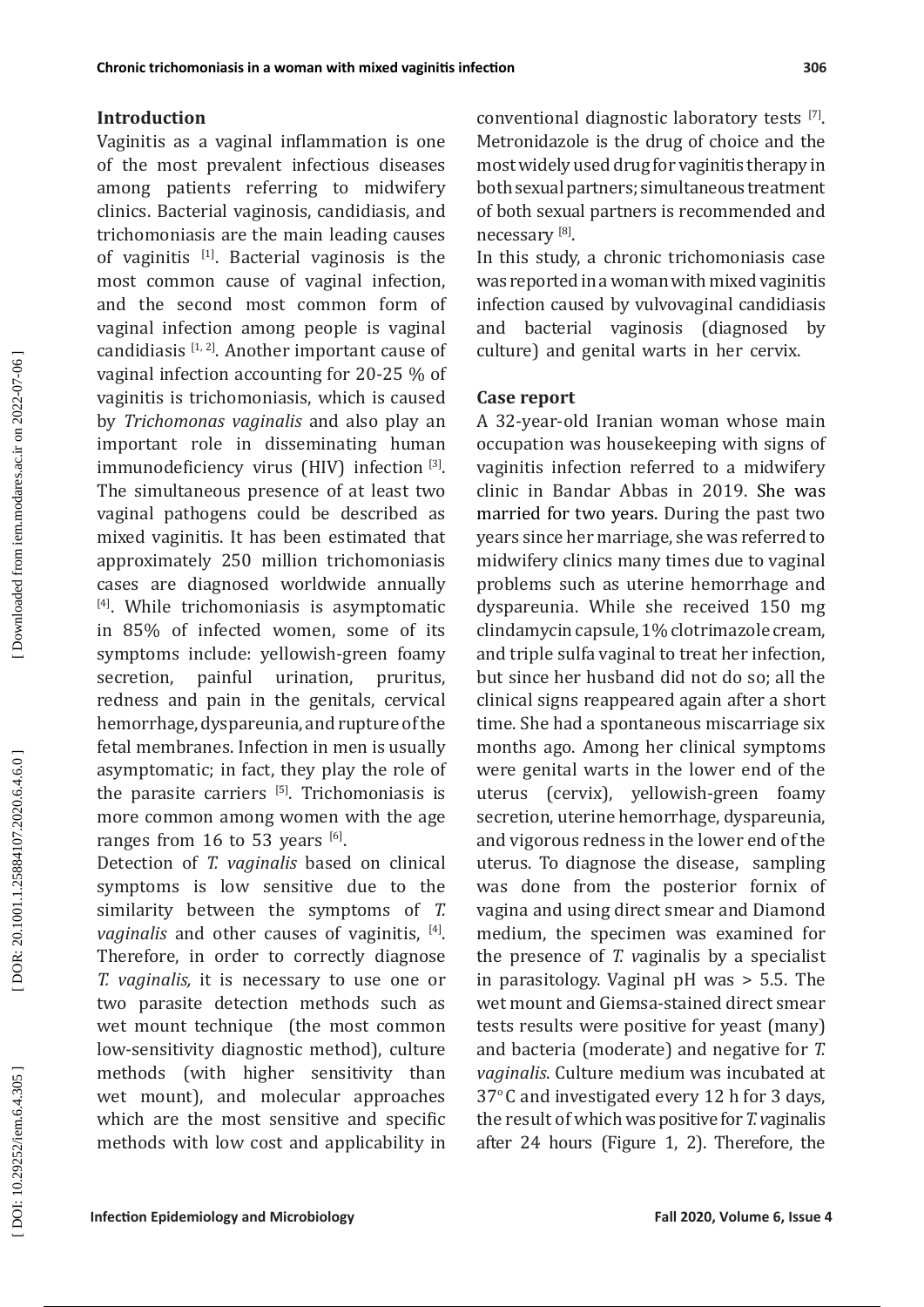woman referred to a physician qualified in gynecology for her infection therapy, but this time with her husband. They received 150 mg fluconazole capsule for 3 days, metronidazole vaginal for 2 weeks, 300 mg clindamycin capsule for 3 weeks, and 5% acclovir cream. The duration of their treatment was three months, after which the patient referred to the clinic for vaginal resampling. Direct smear (examined immediately after sampling) and culture (examined after 72 hours) tests results were negative for the presence of *T. v*aginalis (trichomoniasis), and her clinical symptoms ameliorated.



**Figure 1)** Giemsa - staining of *Trichomonas vaginalis* from Diamond medium after 24 hours of incubation at 37 ° C. x400



**Figure 2)** Wet smear containing *Trichomonas vaginalis* from Diamond medium after 72 hours of incubation at 37 ° C. x400

### **Discussion**

Trichomoniasis is one of the most prevalent infectious diseases transmitted through sexual contact. *T. vaginalis* is a flagellated protozoan parasite and the causative agent of trichomoniasis, infecting the urogenital tract of human and exerting mechanical stress on host cells (2 and 7). Recently, due to the major contribution of *T. vaginalis*  infection to the transmission of HIV infection to men and women, patients with chronic trichomoniasis have received much attention as a major public health concern .The relationship between these two infections is bidirectional so that *T. vaginalis* infection increases the risk of HIV transmission , and vice versa [3]. The prevalence rate of *T. vaginalis* is different in other geographical regions of Iran, depending on the type of communities, cultures, and religions. It varies from 0.4 to  $42\%$  [9]. In a recent study, the prevalence rate of trichomoniasis among infected women referring to the health centers of Bandar Abbas was reported to be 2.6% [10]. The patient in this study had a history of miscarriage, which was similar to the studies by Ghobahi et al. (2019) in Bandar Abbas<sup>[10]</sup> and Habibi et al. (2016) in Qom (11). This patient was co-infected by candidiasis, bacteria, trichomoniasis, and herpes virus, which probably cause changes in the vagina flora by sexually transmitted diseases (STDs) that could augment the risk of miscarriage  $[10]$ ; however, further research is needed to confirm the effect of trichomoniasis on the increased risk of miscarriage.

Due to the similarity between the signs and symptoms of various type of vaginitis, it is not possible to rely solely on clinical symptoms to correctly diagnose trichomoniasis [4]. The patient under study was treated for two years only based on clinical symptoms with medications that were suitable for other vaginitis causative agents, which were not effective. The use of molecular methods, as the most sensitive and specific method, is not common in the lab  $[7]$ . Therefore, the simultaneous use of both wet smear method, as the most cost-effective and fastest method,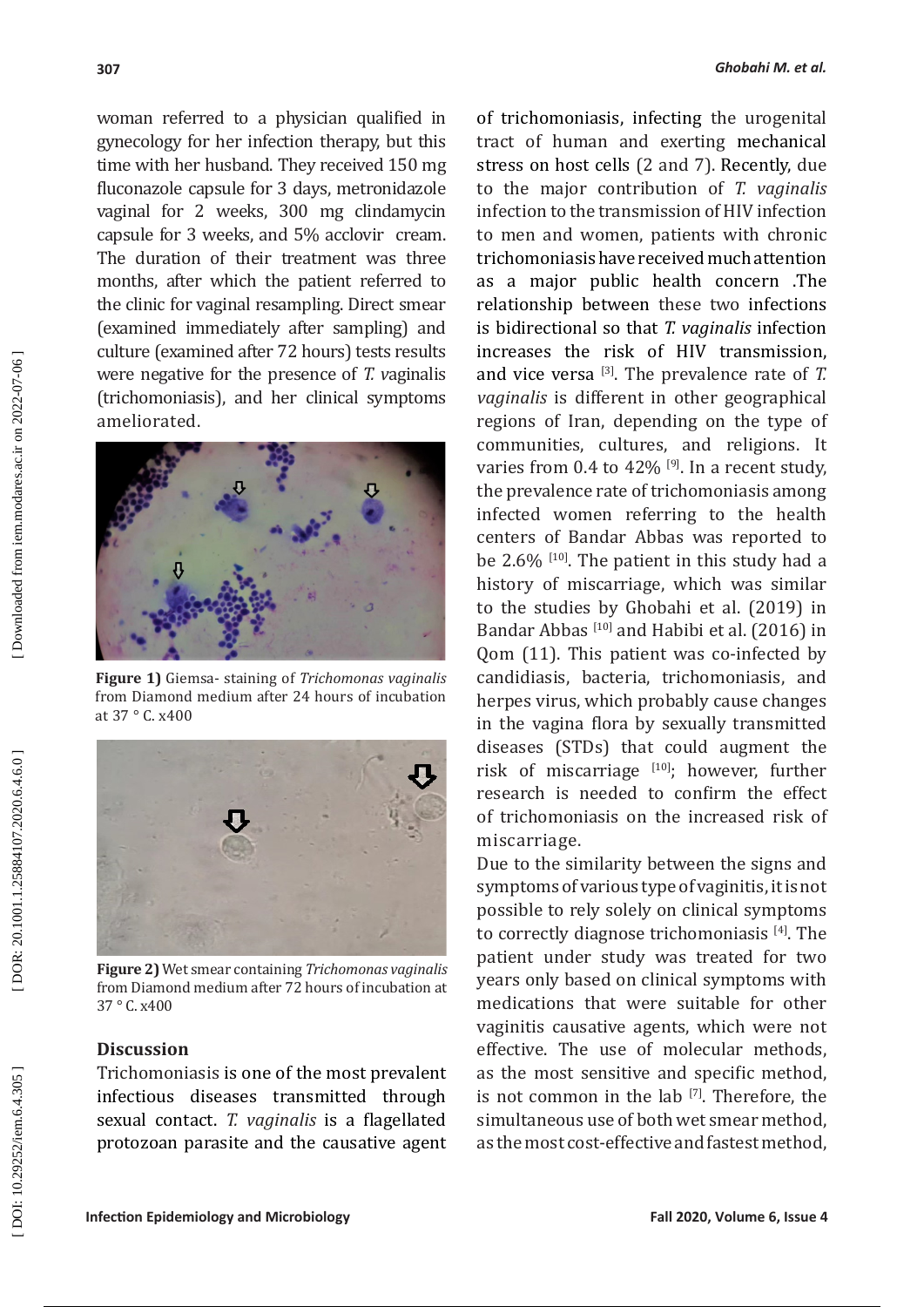and culture method, as the standard and more sensitive method, could lead to the rapid diagnosis of vaginitis causative agents, allowing patient to start the treatment faster and safer  $[7, 10]$ . In this study, the wet smear test result was negative but the culture method was positive for *T. vaginalis*.

Food and Drug Administration (FDA) approved 5'-nitroimidazole is the only efficient drug commonly used for trichomoniasis therapy [5]. Infection in men is often without clinical symptoms, and they actually play the role of the parasite carriers<br>for women. Therefore. simultaneous for women. Therefore, simultaneous treatment of both sexual partners (female and male) is recommended and necessary  $[1, 5]$ . In this study, after the correct diagnosis of the disease, the patient under study and her husband were treated at the same time, causing the symptoms to be ameliorated. The World Health Organization (WHO) has estimated that approximately half of all sexually disseminated infections could be treated through accurate and timely diagnosis of trichomoniasis [12].

# **Conclusion**

Trichomoniasis infection may create a milieu that favors the growth of other causative agents of vaginitis; therefore, it is not possible to diagnose a mixed infection caused by *T. vaginalis* and other vaginitis causative agents based on clinical symptoms. Thus, accurate diagnosis of vaginitis causative agents by sensitive and specific methods is a key point for timely treatment, reduction of transmission risk, and prevention of negative health outcomes. Ultimately, simultaneous treatment of sexual partners could have an important impact on the control of STDs.

**Acknowledgments:** The authors would like to thank Hormozgan University of Medical Sciences for supporting and funding this study and all those who contributed to this work, especially Mrs Soheila moradi for her assistance in sampling. They also thank the patient for her efficient collaborations.

**Ethical Permisions:** No ethical permission was stated by the authors.

**Conflicts of Interests:** The authors declared no competing interest.

**Authors' Contribution**: Conceptualization: MG, MA, MHH, SBJ, ZFK; Data curation and formal analysis: MG, MA, MHH, SBJ, ZFK; Investigation: MG, MA, MHH, SBJ, ZFK; Methodology and project administration: MG, MA, MHH, SBJ, ZFK; Supervision: ZFK; Validation: ZFK; Writing of original draft: MG, MA, MHH, SBJ, ZFK; Writing, reviewing, and editing: MG, MA, MHH, SBJ, ZFK:

**Fundings:** This study was supported by , Hormozgan University of Medical Sciences, Bandar Abbass, Iran.

**Consent to participate:**Consent form was obtained from patient.

## **Reference**

- 1. Simões-Barbosa A, Feijó GC, Silva JXd, Leal IIR, Barbosa TWP. A six-year followup survey of sexually transmitted diseases in Brasilia, the capital of Brazil. Br J of Infec Dis. 2002; 6(3): 110-7.
- 2. Karabulut A, Alan T, Ekiz MA, İritaş A, Kesen Z, Yahşi S. Evaluation of cervical screening results in a population at normal risk. Inter J of Gyneco & Obste. 2010; 110(1):40-2.
- 3. Nijhawan AE, Chapin KC, Salloway R, Andrea S, Champion J, Roberts M, et al. Prevalence and predictors of trichomonas infection in newly incarcerated women. Sex trans dis. 2012; 39(12).
- 4. F Kashan Z, Arbabi M, Delavari M, Hooshyar H, Taghizadeh M, Joneydy Z. Effect of Verbascum thapsus Ethanol Extract on Induction of Apoptosis in Trichomonas vaginalis in vitro. Infec Dis -Drug Target. 2015; 15(2):125-30.
- 5. Ka Sena AC, Miller WC, Hobbs MM,